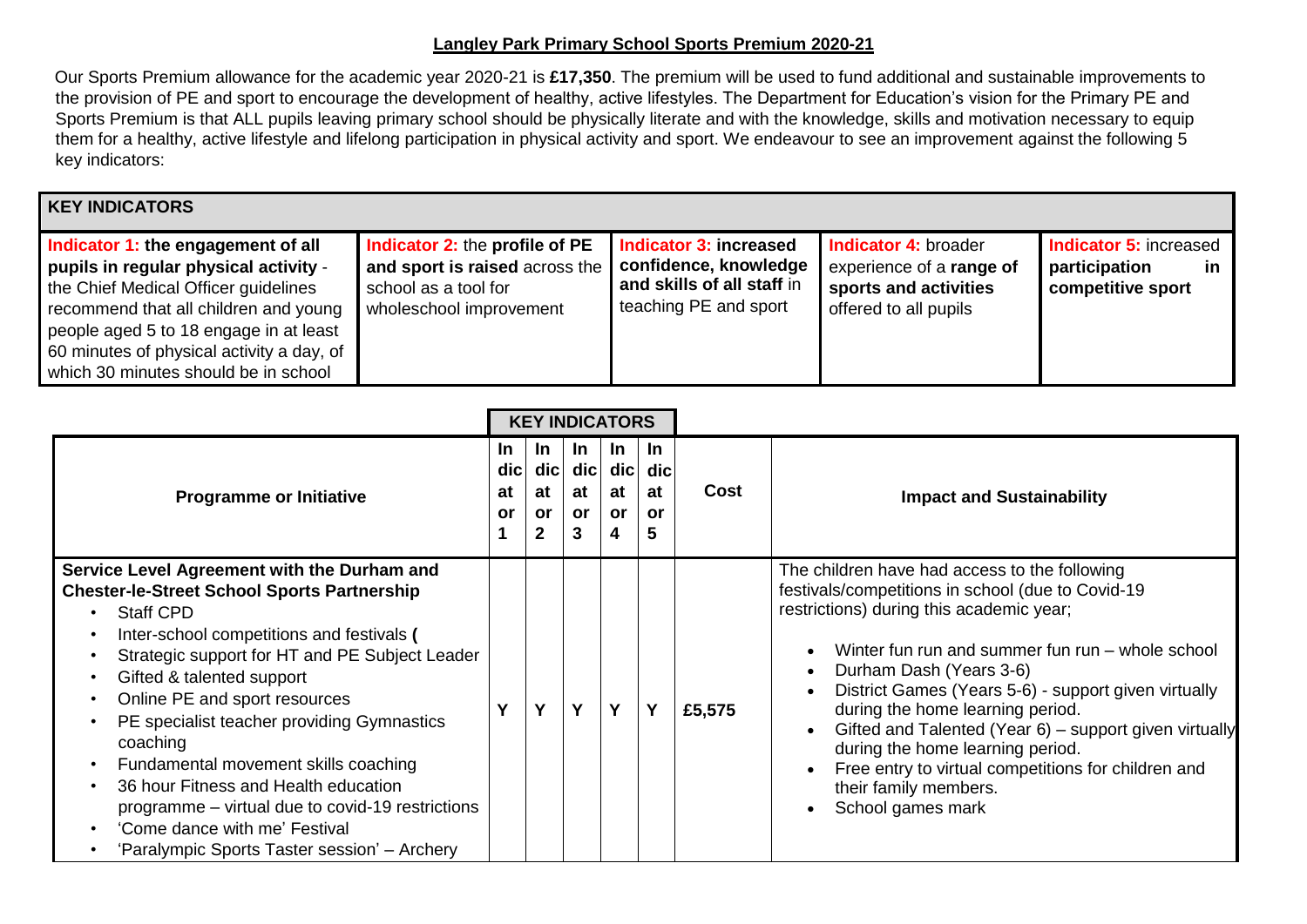|                                                                                                                               |   |   |   |   |        | The children were provided with many virtual games ideas<br>that they can play to ensure that they can stay active out of<br>school during the lockdown period.                                                                                                                                                                                                                                                                                                     |
|-------------------------------------------------------------------------------------------------------------------------------|---|---|---|---|--------|---------------------------------------------------------------------------------------------------------------------------------------------------------------------------------------------------------------------------------------------------------------------------------------------------------------------------------------------------------------------------------------------------------------------------------------------------------------------|
|                                                                                                                               |   |   |   |   |        | Members of the SSP team delivered daily virtual fitness<br>sessions via video with no equipment to encourage children<br>to partake in at home. PE Subject leader made all resources<br>accessible for parents at home as well as uploaded onto our<br>Share drive for members of staff to access towards<br>promoting active learning across the curriculum.                                                                                                       |
|                                                                                                                               |   |   |   |   |        | We have also received curriculum support for several<br>different aspects of PE during our Summer term. All of the<br>staff who have received curriculum support from a coach or<br>a specialist PE teacher now have increased confidence of<br>teaching that specific area of PE. Our staff are aware that a<br>range of planning documents / resources are available and<br>can be accessed in the future if staff change year groups.                            |
| <b>Coaching Programme and staff development across</b><br>school (Craig's Coaching)<br>Support programme for staff to develop |   |   |   |   |        | Our staff continue to share their positive learning<br>experiences with regards to the training and resources that<br>they have received and will continue to use ideas in their<br>own teaching.                                                                                                                                                                                                                                                                   |
|                                                                                                                               | Y | Y | Y | Y | £7,000 | This funding has had a positive impact on sport within the<br>school as it has allowed our children from Reception class<br>through to Year 6 to receive specialist coaching in a range<br>of sport units across our Autumn and Summer terms. It has<br>also allowed for the PE subject leader to work alongside the<br>PE coach to develop existing skills and learn new skills<br>towards providing support in teaching a wider range of<br>sports in the future. |
| knowledge in delivery of fundamental movement skills.                                                                         |   |   |   |   |        |                                                                                                                                                                                                                                                                                                                                                                                                                                                                     |

| knowledge in delivery of fundamental movement skills. |  |  |  |  |
|-------------------------------------------------------|--|--|--|--|
| Upskilling of staff via team teaching                 |  |  |  |  |
| High quality games sessions for pupils during         |  |  |  |  |
| lunch times including intra school competitions       |  |  |  |  |
|                                                       |  |  |  |  |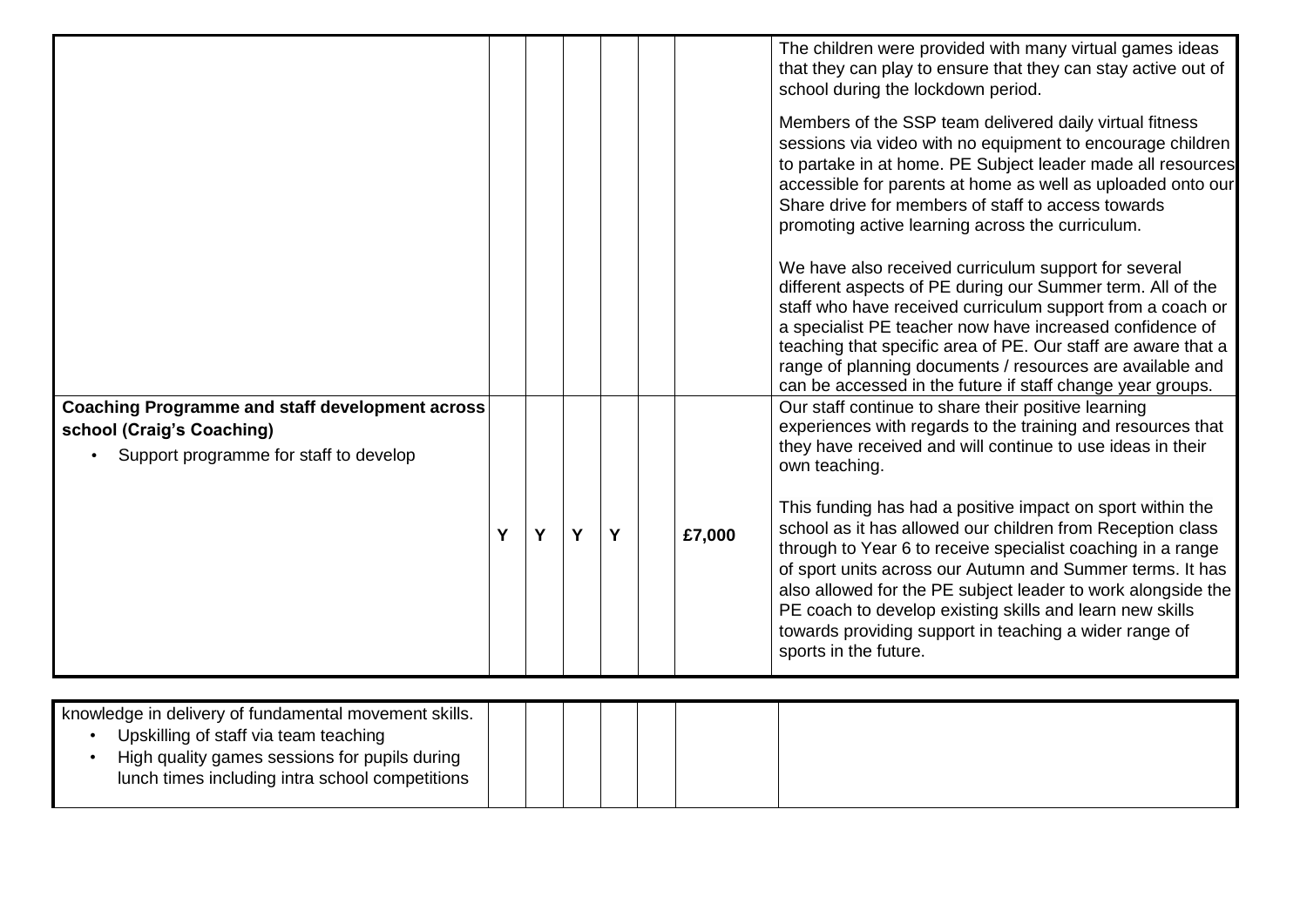| <b>Affiliation to Derwentside Primary Schools FA</b>    |   |   |   |   |   |        | Cancelled due to the Covid-19 regulations.                                                                         |
|---------------------------------------------------------|---|---|---|---|---|--------|--------------------------------------------------------------------------------------------------------------------|
| Provide inter-school football competition for           |   |   |   |   | Y | £100   |                                                                                                                    |
| pupils                                                  |   |   |   |   |   |        |                                                                                                                    |
| <b>Affiliation to Chester-le-Street Primary Schools</b> |   |   |   |   |   |        | Cancelled due to the Covid-19 regulations.                                                                         |
| <b>Athletics Association</b>                            |   |   |   |   | Y | £100   |                                                                                                                    |
| Provide inter-school athletics/XC competition for       |   |   |   |   |   |        |                                                                                                                    |
| pupils                                                  |   |   |   |   |   |        |                                                                                                                    |
| <b>OAA programme</b>                                    |   |   |   |   |   |        | Cancelled due to national lockdown / home learning                                                                 |
| Working with Scout Ed to deliver an outdoor             |   |   |   |   |   |        |                                                                                                                    |
| education programme including orienteering              |   |   |   |   |   |        |                                                                                                                    |
| with all pupils                                         |   |   |   |   |   |        |                                                                                                                    |
|                                                         |   |   |   |   |   |        |                                                                                                                    |
|                                                         | Y | Y | Y | Υ |   | £2,550 |                                                                                                                    |
|                                                         |   |   |   |   |   |        |                                                                                                                    |
|                                                         |   |   |   |   |   |        |                                                                                                                    |
|                                                         |   |   |   |   |   |        |                                                                                                                    |
|                                                         |   |   |   |   |   |        |                                                                                                                    |
|                                                         |   |   |   |   |   |        |                                                                                                                    |
| <b>School Sports Week</b>                               |   |   |   |   |   |        | Our School Sports Week included the following -                                                                    |
| Variety of activities to stimulate physical and         |   |   |   |   |   |        |                                                                                                                    |
| healthy activities across the school.                   |   |   |   |   |   |        | -Street Games Sessions: these sessions promoted                                                                    |
| Activities to be driven by pupil voice.                 |   |   |   |   |   |        | developing socialisation skills and being active outside of<br>school. We were given an online resource pack which |
|                                                         |   |   |   |   |   |        | includes a few of the games that were introduced to our                                                            |
|                                                         |   |   |   |   |   |        | children to use in the future inside and outside of school.                                                        |
|                                                         |   |   |   |   |   |        | These resources will be shared with lunchtime staff to use.                                                        |
|                                                         |   |   |   |   |   |        |                                                                                                                    |
|                                                         | Y | Y |   | Υ |   | £1225  | -Hoopstarz: promote keeping active regularly as well as                                                            |
|                                                         |   |   |   |   |   |        | increasing self-esteem and independent play and fitness.                                                           |
|                                                         |   |   |   |   |   |        |                                                                                                                    |
|                                                         |   |   |   |   |   |        | -Dancethon: An opportunity to dance in our assembly hall                                                           |
|                                                         |   |   |   |   |   |        | from 9am-3pm alongside Mrs Stirling. All classes took park<br>in various active sessions throughout the day. This  |
|                                                         |   |   |   |   |   |        | encouraged children to exercise without any equipment                                                              |
|                                                         |   |   |   |   |   |        | along to music of their choice.                                                                                    |
|                                                         |   |   |   |   |   |        |                                                                                                                    |
|                                                         |   |   |   |   |   |        | -Sports Day: High quality Sports Day delivered to all                                                              |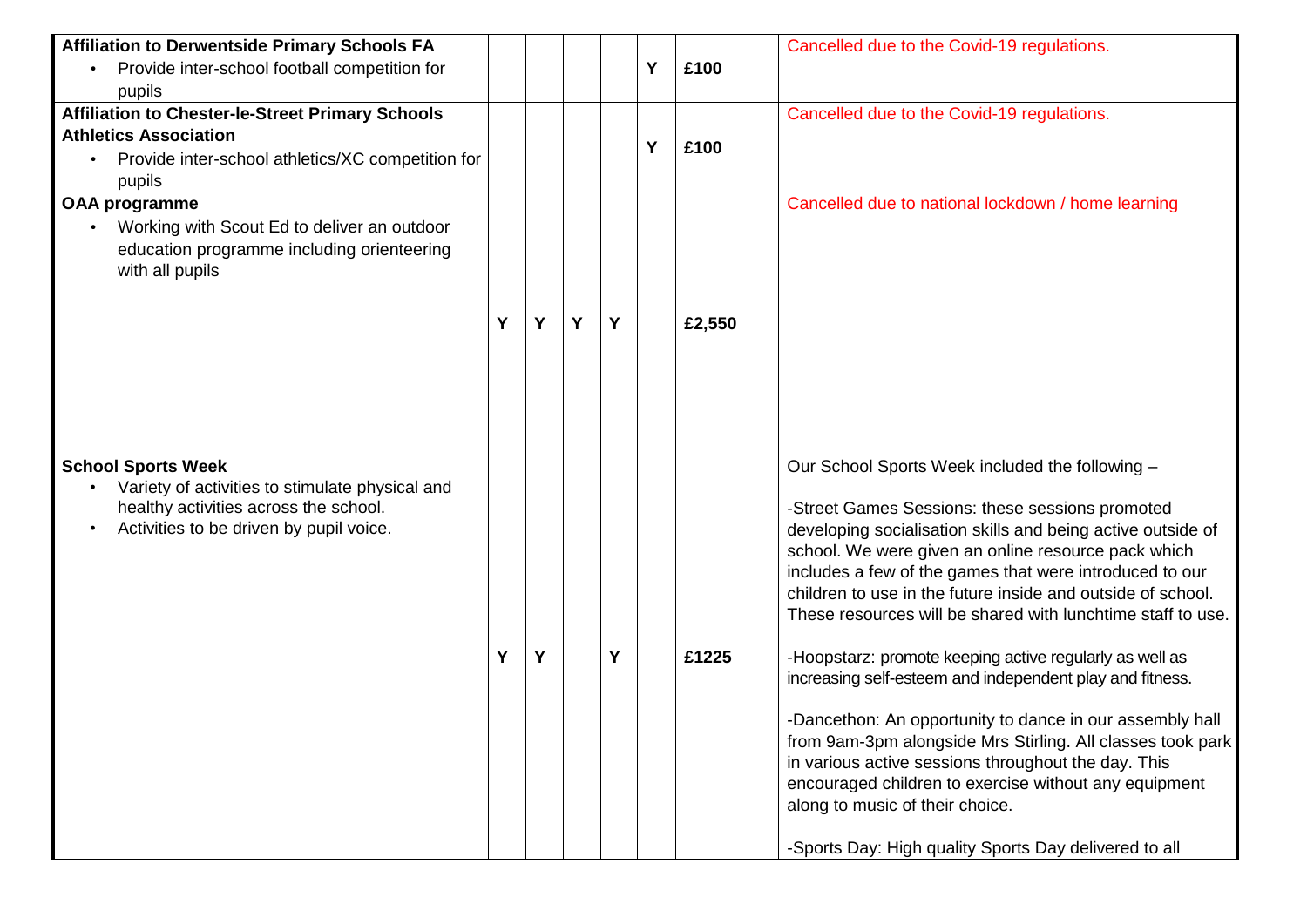|                                                                                                                              |   |   |   |   |        | classes. This was supported by our staff which was a<br>great benefit to them in gaining an insight into the planning<br>and resources used towards running similar events in the<br>future.                                                                                                                                                                                                                   |
|------------------------------------------------------------------------------------------------------------------------------|---|---|---|---|--------|----------------------------------------------------------------------------------------------------------------------------------------------------------------------------------------------------------------------------------------------------------------------------------------------------------------------------------------------------------------------------------------------------------------|
|                                                                                                                              |   |   |   |   |        | -Active learning during lessons taught in the classrooms<br>-Importance of healthy eating sessions led by teachers in<br>their class bubbles                                                                                                                                                                                                                                                                   |
|                                                                                                                              |   |   |   |   |        | Children have developed their understanding of the<br>importance of keeping healthy and fit including having<br>knowledge of a balanced diet and various food groups.                                                                                                                                                                                                                                          |
|                                                                                                                              |   |   |   |   |        | Both the staff at Langley Park and the staff delivering<br>these sessions have spoken very highly of our pupils<br>regarding how enthused they have been during each<br>individual session. It is great to hear that in terms of the<br>physical impact this has had, the children have all been<br>able to develop their own level of fitness, which is a huge<br>achievement!                                |
| <b>Supply Cover</b><br>To allow Subject Leader to attend training<br>meetings.<br>To allow staff to attend PE specific CPD.  |   |   |   |   |        | The PE coordinator has been able to attend various<br>meetings with members of the SSP such as coordinator<br>training days and PE network meetings which have all<br>been virtual due to Covid-19 regulations.                                                                                                                                                                                                |
|                                                                                                                              |   | Y | Y |   | £1,000 | Further to this, valuable information has been gained with<br>regards to the importance of providing an inclusive PE<br>education for all abilities. There has also been a big focus<br>on motivating and up-skilling our staff in sharing ideas<br>towards encouraging more active learning in school in a<br>range of subjects across the curriculum,                                                        |
| <b>PE/Sport Equipment</b><br>Equipment to ensure a high-quality PE<br>curriculum and out of hours clubs can be<br>delivered. | Y | Y |   | Y | £2,000 | Our PE-subject leader has worked closely with our PE<br>coach from Craig's coaches and ensured that high quality<br>PE equipment has been available for all children to<br>access. This included; new set of rounders bats, foam<br>javelin set, relay batons and rubber anti-slip markers. The<br>children have been taught how to use our equipment<br>carefully so it can last for a longer period of time. |